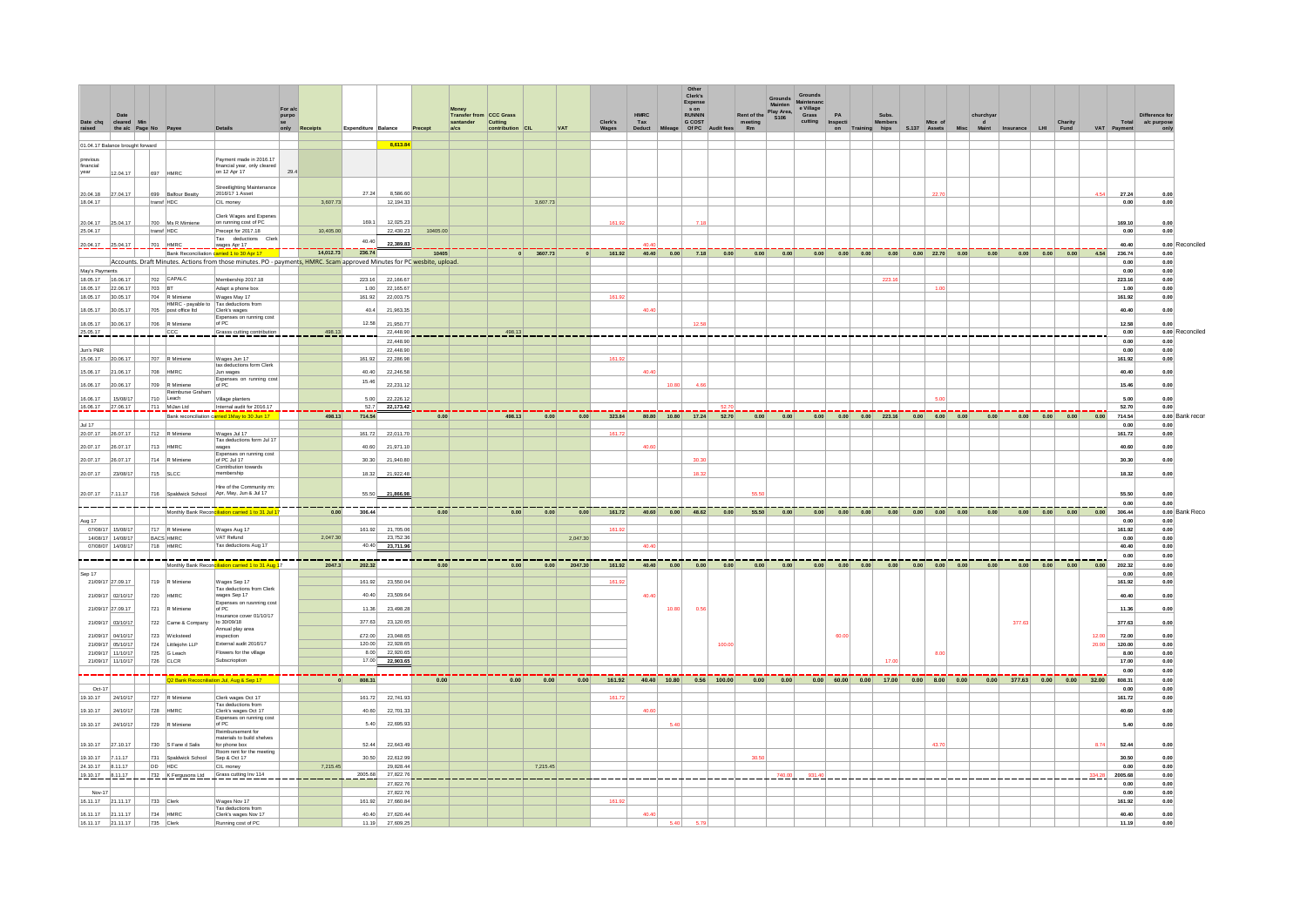|                   |        | Donation for Mr<br>Woodisse re:     | Chq raised for The George                           |           |                    |           |          |                            |          |           |         |         |                    |        |        |       |                |                                                        |       |      |                                  |                   |      |       |      |        |               |                                     |                |      |
|-------------------|--------|-------------------------------------|-----------------------------------------------------|-----------|--------------------|-----------|----------|----------------------------|----------|-----------|---------|---------|--------------------|--------|--------|-------|----------------|--------------------------------------------------------|-------|------|----------------------------------|-------------------|------|-------|------|--------|---------------|-------------------------------------|----------------|------|
| 16.11.17 9.1.18   |        | 736 hedges cutting                  | Public House                                        |           | 50.00              | 27,559.25 |          |                            |          |           |         |         |                    |        |        |       |                |                                                        |       |      |                                  | 50.00             |      |       |      |        |               |                                     | 50.00          | 0.00 |
|                   |        |                                     | yearly grants to 5 Saldwick                         |           |                    |           |          |                            |          |           |         |         |                    |        |        |       |                |                                                        |       |      |                                  |                   |      |       |      |        |               |                                     |                |      |
| 16.11.17 17.11.17 |        | 738 Charity<br>Reimbursement Mr     | residents £30 each                                  |           | 150.00             | 27,409.25 |          |                            |          |           |         |         |                    |        |        |       |                |                                                        |       |      |                                  |                   |      |       |      |        |               | 150.00                              | 150.00         | 0.00 |
| 16.11.17          |        | 737 John Blatch<br>_________        | Wreath Type B or C x 1                              | _______   | 18.50<br>-----     | 27,390.75 |          | -------------------------- |          |           |         |         |                    |        |        |       |                |                                                        |       |      |                                  | 18.50             |      |       |      |        |               |                                     | 18.50          | 0.00 |
| Dec 17            |        |                                     |                                                     |           |                    | 27,390.75 |          |                            |          |           |         |         |                    |        |        |       |                |                                                        |       |      |                                  |                   |      |       |      |        |               |                                     | 0.00           | 0.00 |
| 14.12.17 19.12.17 |        | 739 Clerk                           | Wages Dec 17                                        |           | 189.12             | 27,201.63 |          |                            |          |           |         | 189.12  |                    |        |        |       |                |                                                        |       |      |                                  |                   |      |       |      |        |               |                                     | 189.12         | 0.00 |
| 14.12.17 19.12.17 |        | 740 HMRC                            | Tax deductions from<br>Clerk's wages Dec 17         |           | 47.20              | 27,154.43 |          |                            |          |           |         |         | 47.20              |        |        |       |                |                                                        |       |      |                                  |                   |      |       |      |        |               |                                     | 47.20          | 0.00 |
| 14.12.17 19.12.17 |        | 741 Clerk                           | Expenses on running cost<br>of PC Dec 17            |           | 7.50               | 27,146.93 |          |                            |          |           |         |         | 5.40               | 2.10   |        |       |                |                                                        |       |      |                                  |                   |      |       |      |        |               |                                     | 7.50           | 0.00 |
| 14.12.17 2.1.18   |        | 742 School                          | Spaldwick Primary Room rent for PC<br>meetingNov 17 |           | 12.50              | 27.134.43 |          |                            |          |           |         |         |                    |        |        | 12.50 |                |                                                        |       |      |                                  |                   |      |       |      |        |               |                                     | 12.50          | 0.00 |
| 14.12.17 23.1.18  |        | 743 Cambs ACRE                      | Membership renewal                                  |           | 55.50              | 27,078.93 |          |                            |          |           |         |         |                    |        |        |       |                |                                                        |       |      | 55.50                            |                   |      |       |      |        |               |                                     | 55.50          | 0.00 |
| 14.12.17 27.12.17 |        | 744 ParishOnline                    | Getmapping renewal Sep<br>17 to Sep 18              |           | 33.60              | 27,045.33 |          |                            |          |           |         |         |                    |        |        |       |                |                                                        |       |      | 28.00                            |                   |      |       |      |        |               | 5.60                                | 33.60          | 0.00 |
| 20.12.17 20.12.17 |        | <b>Direct Credit</b>                | Transfer From Santander<br>a/c                      | 22,858.36 |                    | 49.903.69 |          | 22,858.36                  |          |           |         |         |                    |        |        |       |                |                                                        |       |      |                                  |                   |      |       |      |        |               |                                     | 0.00           | 0.00 |
| 21.12.17 21.12.17 |        | <b>Direct Credit</b>                | Transfer From Santander                             | 29,734.74 |                    | 79,638.43 |          | 29,734.74                  |          |           |         |         |                    |        |        |       |                |                                                        |       |      |                                  |                   |      |       |      |        |               |                                     | 0.00           | 0.00 |
|                   |        |                                     |                                                     |           |                    | 79,638.43 |          |                            |          |           |         |         |                    |        |        |       |                |                                                        |       |      |                                  |                   |      |       |      |        |               |                                     | 0.00           | 0.00 |
|                   |        |                                     | Bank Recon carried for Oct, Nov and Dec 17          |           |                    |           |          |                            |          |           |         |         |                    |        |        |       |                |                                                        |       |      |                                  |                   |      |       |      |        |               |                                     |                |      |
|                   |        |                                     |                                                     | 59808.55  | 3073.77            |           |          | 52593.1                    |          | 0 7215.45 |         | 512.76  | 128.20 16.20       | 7.89   | 0.00   | 43.00 | 740.00         | 931.40                                                 | 0.00  | 0.00 |                                  | 83.50 68.50 43.70 |      | 0.00  | 0.00 | 0.00   |               | 0.00 150.00 348.62 3073.77          |                | 0.00 |
| Jan 18            |        |                                     |                                                     |           |                    |           |          |                            |          |           |         |         |                    |        |        |       |                |                                                        |       |      |                                  |                   |      |       |      |        |               |                                     | 0.00           | 0.00 |
| 18.01.18          |        | 745 PlayTimes                       | Grant towards I-Pad                                 |           | 185.00             | 79,453.43 |          |                            |          |           |         |         |                    |        |        |       |                |                                                        |       |      |                                  | 185,00            |      |       |      |        |               |                                     | 185.00         | 0.00 |
| 18.01.18 23.1.18  |        | 746 Clerk                           | Wages and tax refund of<br>£96.32                   |           | 305.32             | 79,148.11 |          |                            |          |           |         | 305.32  |                    |        |        |       |                |                                                        |       |      |                                  |                   |      |       |      |        |               |                                     | 305.32         | 0.00 |
| 18.01.18 23.1.18  |        | 747 Clerk                           | Expenses on running cost<br>of PC Jan 18            |           | 18.93              | 79,129.18 |          |                            |          |           |         |         | 5.40               | 13.53  |        |       |                |                                                        |       |      |                                  |                   |      |       |      |        |               |                                     | 18.93          | 0.00 |
|                   |        |                                     | Charity money transflered                           |           |                    |           |          |                            |          |           |         |         |                    |        |        |       |                |                                                        |       |      |                                  |                   |      |       |      |        |               |                                     |                |      |
| 18.01.18 23.1.18  | 748 BT |                                     | from PC to Chrity a/c                               | _____     | 814.00<br>----     | 78,315.18 |          | -------------------------- |          |           |         |         |                    |        |        |       |                |                                                        |       |      |                                  |                   |      |       |      |        |               | 814.00                              | 814.00         | 0.00 |
|                   |        |                                     |                                                     |           |                    | 78,315.18 |          |                            |          |           |         |         |                    |        |        |       |                |                                                        |       |      |                                  |                   |      |       |      |        |               |                                     | 0.00           | 0.00 |
| Feb 18            |        |                                     |                                                     |           |                    | 78,315.18 |          |                            |          |           |         |         |                    |        |        |       |                |                                                        |       |      |                                  |                   |      |       |      |        |               |                                     | 0.00           | 0.00 |
| 15.02.18 21.2.18  |        | 749 R Mimiene                       | Wages Feb 18<br>Expenses on running cost            |           | 181.12             | 78,134.06 |          |                            |          |           |         | 181.12  |                    |        |        |       |                |                                                        |       |      |                                  |                   |      |       |      |        |               |                                     | 181.12         | 0.00 |
| 15.02.18 21.2.18  |        | 750 R Mimiene                       | of PC                                               |           | 13.35              | 78,120.71 |          |                            |          |           |         |         | 5.40               |        |        |       |                |                                                        |       |      |                                  |                   |      |       |      |        |               |                                     | 13.35          | 0.00 |
|                   |        |                                     |                                                     |           |                    | 78,120.71 |          |                            |          |           |         |         |                    |        |        |       |                |                                                        |       |      |                                  |                   |      |       |      |        |               |                                     | 0.00           | 0.00 |
| 15.03.18 21.03.18 |        | 751 R Mimiene                       | Wages Mar 18                                        |           | 181.12             | 77,939.59 |          |                            |          |           |         | 181.12  |                    |        |        |       |                |                                                        |       |      |                                  |                   |      |       |      |        |               |                                     | 181.12         | 0.00 |
| 15.03.18 21.03.18 |        | 752 R Mimiene                       | Expenses Mar 18<br>Reimbursement re: keys           |           | 5.40               | 77,934.19 |          |                            |          |           |         |         | 5.40               |        |        |       |                |                                                        |       |      |                                  |                   |      |       |      |        |               |                                     | 5.40           | 0.00 |
| 15.03.18 29.03.18 |        | 753 Ian Harriman                    | for the NBs                                         |           | 10.00              | 77,924.19 |          |                            |          |           |         |         |                    |        |        |       |                |                                                        |       |      |                                  |                   |      | 10.00 |      |        |               |                                     | 10.00          | 0.00 |
| 15.03.18          |        | 754 Steve Fade de Salis Sign for PA |                                                     |           | 7.74               | 77,916.45 |          |                            |          |           |         |         |                    |        |        |       |                |                                                        |       |      |                                  |                   | 7.74 |       |      |        |               |                                     | 7.74           | 0.00 |
| 15.03.18 29.03.18 |        | Spalwick Primary<br>755 School      | Room rent Dec 17, Jan,<br>Feb & Mar 18              |           | 50.00              | 77,866.45 |          |                            |          |           |         |         |                    |        |        | 50.00 |                |                                                        |       |      |                                  |                   |      |       |      |        |               |                                     | 50.00          | 0.00 |
| 21.03.18 27.03.18 |        | 757 Fergusons                       | Grass cutting inv 180/2017                          |           | 2697.84            | 75,168.61 |          |                            |          |           |         |         |                    |        |        |       | 320.00         | 1.928.2                                                |       |      |                                  |                   |      |       |      |        |               | 449.64                              | 2697.84        | 0.00 |
|                   |        |                                     | Bank reconciliation Q4 Jan to Mar 18                | $-0.00$   | 4469.82            |           |          |                            | $\Omega$ | $\Omega$  |         | 667.56  | $0.00$ 16.20 21.48 |        | 0.00   |       |                | 50.00 320.00 1,928.20 0.00 0.00 0.00 185.00 7.74 10.00 |       |      |                                  |                   |      |       | 0.00 |        |               | $0.00$ $0.00$ 814.00 449.64 4469.82 |                | 0.00 |
| Total             |        |                                     |                                                     |           | 76,366.71 9,811.94 |           | 10405.00 | 52593.10                   | 498.13   | 10823.18  | 2047.30 | 2151.64 | 370.80 54.00       | 102.97 | 152.70 |       | 148.50 1060.00 | 2859.60                                                | 60.00 |      | $0.00$ 323.66 253.50 88.14 10.00 |                   |      |       | 0.00 | 377.63 | $0.00$ 964.00 |                                     | 834.80 9811.94 | 0.00 |
|                   |        | Income section:                     |                                                     |           |                    |           |          |                            |          |           |         |         |                    |        |        |       |                |                                                        |       |      |                                  |                   |      |       |      |        |               |                                     |                |      |
|                   |        |                                     | Bank transaction of £52,593.10 included in Income   |           |                    | 0.00      |          |                            |          |           |         |         |                    |        |        |       |                |                                                        |       |      |                                  |                   |      |       |      |        |               |                                     |                |      |
|                   |        | £23,773.61 clear Income             |                                                     |           |                    |           |          |                            |          |           |         |         |                    |        |        |       |                |                                                        |       |      |                                  |                   |      |       |      |        |               |                                     |                |      |
|                   |        |                                     |                                                     |           |                    |           |          |                            |          |           |         |         |                    |        |        |       |                |                                                        |       |      |                                  |                   |      |       |      |        |               |                                     |                |      |